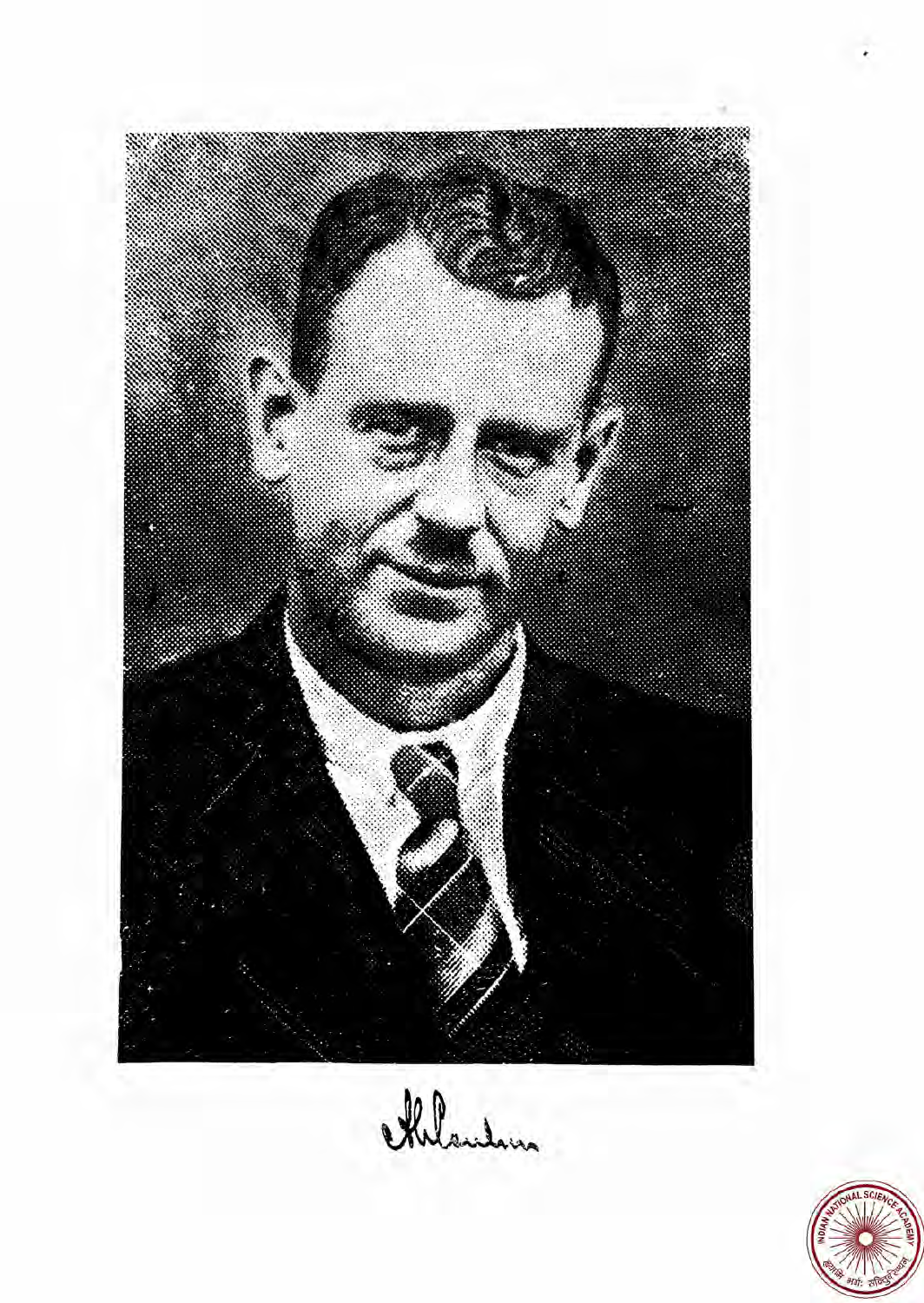# **ARTHUR LENNOX COULSON**

# **(1898-1955)**

### **Foundation Fellow**

ARTHUR LENNOX COULSON (Lennox after his ancestor Lord of the Isles) was born on January 25, 1898 at Elsternwick, Victoria, where his family had a Victorian villa on large grounds including a tennis court. His father owned, with his brother, Coulson Carriers for customs and general carriers, later on of oil, fuel, etc. Both brothers were owners in the firm. Coulson was the middle son of a family of four; three boys and one girl.

He went to Caulfield Gramniar School where in due course he followed the example of brother Will and was the Dux of school and a member of the Cricket XI and the Football XVIII. He was admitted to the Melbourne University at the age of sixteen as an undergraduate in science, majoring in geology. He broke his university studies to enlist in the Australian Infantry Forces as a private in the first World War. In 1919, he resumed his studies in Melbourne. J **A** Dunn became a fellow student in the same year. After obtaining his BSc, Coulson continued on post-graduate work for his MSc in 1920 and 1921. Award of Kernot Research Scholarship and the Wyselkie Scholarship for Natural Sciences in Geology enabled him to proceed to London, where he joined the Imperial College of Science for further post-graduate work and on which he was awarded the Diploma of the Imperial ColIege (DIC). Latar in 1933, Melborne university Conferred on him the DSc degree.

# SERVICE IN INDIA-POSTS HELD

From London he was appointed to the Geological Survey of India which he joined in November 25, 1922 as Assistant Superintendent (now known as Geologist). During his career in the Survey, he was the Curator (1927-1929), the Assistant Director (1932-1934), and then acted for a short time as the Palaeontologist (1934). He was promoted as the Superintending Geologist in 1936, having previously officiated in that grade for short term during 1930, 1932 and 1939

#### **SCIENTIFIC CONTRIBUTIONS**

In the Geological Survey of India, Coulson was attached to the Central Indian Coalfields Railway's Survey Party during the season 1922-23. His reports, submitted to the Railway Board in 1923, and to various other bodies are characterized with meticulous details.

![](_page_1_Picture_9.jpeg)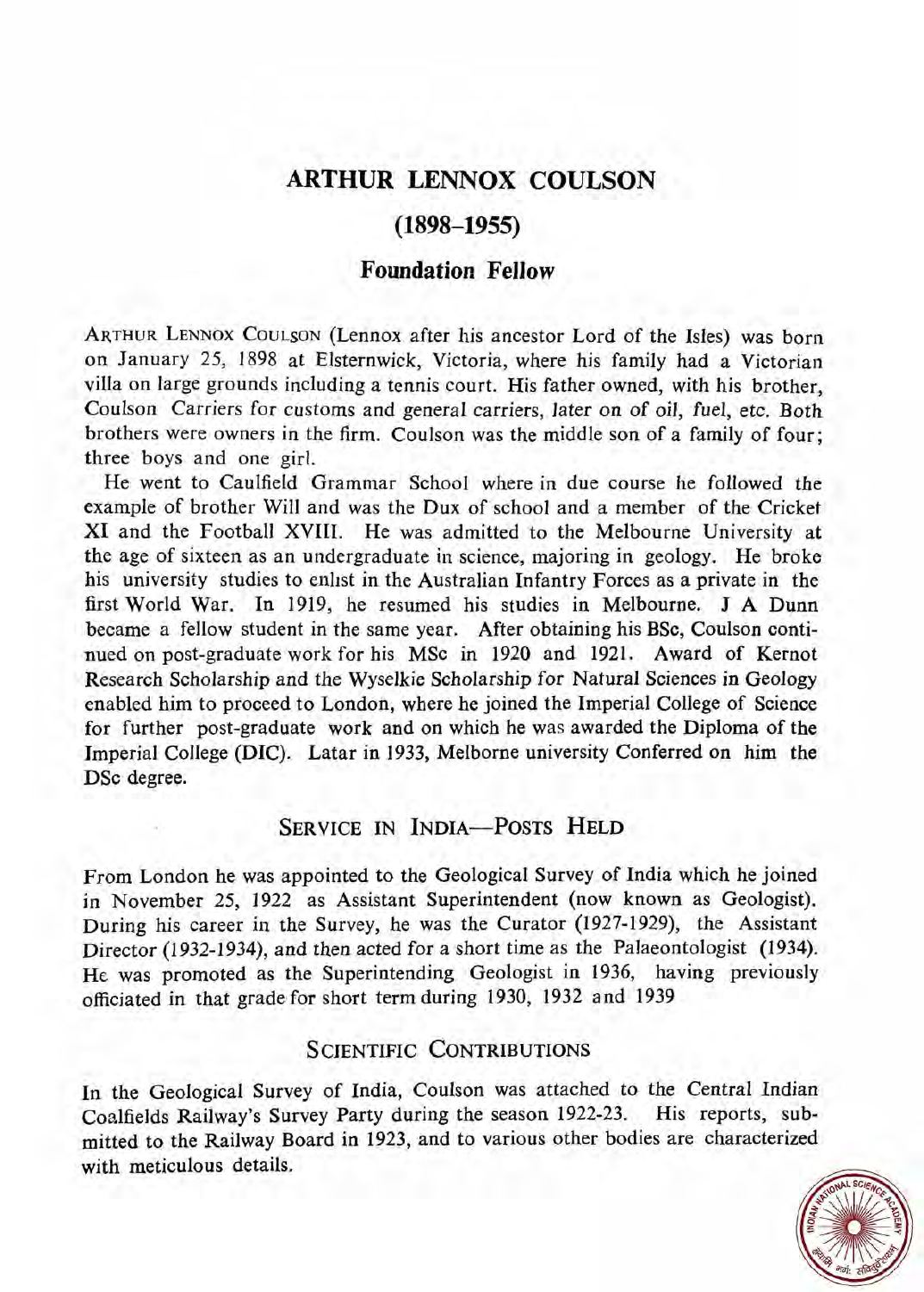His field work in India is broadly divisible into two parts-the years to the end of 1930, spent mainly in mapping in Bundi and Sirohi States, Rajputana and the later years from the end of 1935, spent in the North-West Frontier Province, Waziristan and Kashmir. The results of his early years of mapping are best known from his paper on Bundi, published in the *Records,* and his *Memoir* on Sirohi. In Bundi, rocks are mostly shales, slates, phyllites, limestones etc. The phyllites have abundant mica and occasionally well twinned crystals of staurolite. Some limestones approach marble in physical features and are used extensively as a local building stone. Coulson's most extensive geological survey has been in Sirohi. The chief geological interest lies in its igneous rocks, whether intrusive or extrusive. Across the centre of the area, lies a belt of ancient schists irregularly interrupted by tongues or intrusive Erinpura granite and its associates.

After completing the geological survey of yester Bundi State in Rajasthan, Coulson commenced the survey of yester Sirohi State of which Mount Abu is the most fantastic landmark of the region. It is made up of Erinpura granite, strongly foliated gneissic rock, the relative eminence of which is perhaps due to dominance of biotite which facilitated the more ready weathering of therock than the surrounding rock types. He completed the survey of Sirohi in the field seasons 1925-27. During 1927-29, he was stationed in Calcutta as Curator (now designated as Petrologist) in-charge of the geological collection of the Asiatic Museum in Calcutta, except for a few days from April 20-27, 1927 when he was asked to report on the hill slopes around Naini Tal in Uttar Pradesh. Our knowledge of the Dethi's and other rock formations of Rajasthan is mainly based on the works of Coulson and others. It was conferred that Rajasthan underwent intense diastrophism in post-Delhi times where other regions were comparatively undisturbed. Coulson examined the basic rocks and their metamorphism which led him to conclude Sirohi and Ajabgarh series as contemporaneous lava flows. There is no detailed published account of his years of mapping in the North-West apart from summaries in the Director's Annual Reports, and some economic papers. In South Waziristan, field wcrk was limited to areas around the camps and forts of the South Waziristan Scouts and pursued, under armed escorts of scouts and local levees, but tribal unrest finally compelled the cessation of his work in that region in 1937.

In 1931, India faced the world economic depression. The Geological Survey of India suffered from a drastic retrenchment, except for the Director (now Director-General) and another senior officer, all the elderly officers were retired and field work was curtailed. The geologists were then considered as costly cultural personnel, and even some ventured the opinion that the Geological Survey of India had outlived its useful existence. The posts of Superintendent (now Director) were reduced from six to three. Coulson was appointed as Assistant Director during 1932-33 and stationed in Calcutta. During this period he also acted as Palaeontologist of the Survey. He went on leave out of India for about  $8\frac{1}{3}$  months from October 1934 and returned in June 1935. He was posted as Curator and part-time Lecturer at the Presidency College but before long officiated in place of Dr **A** M Heron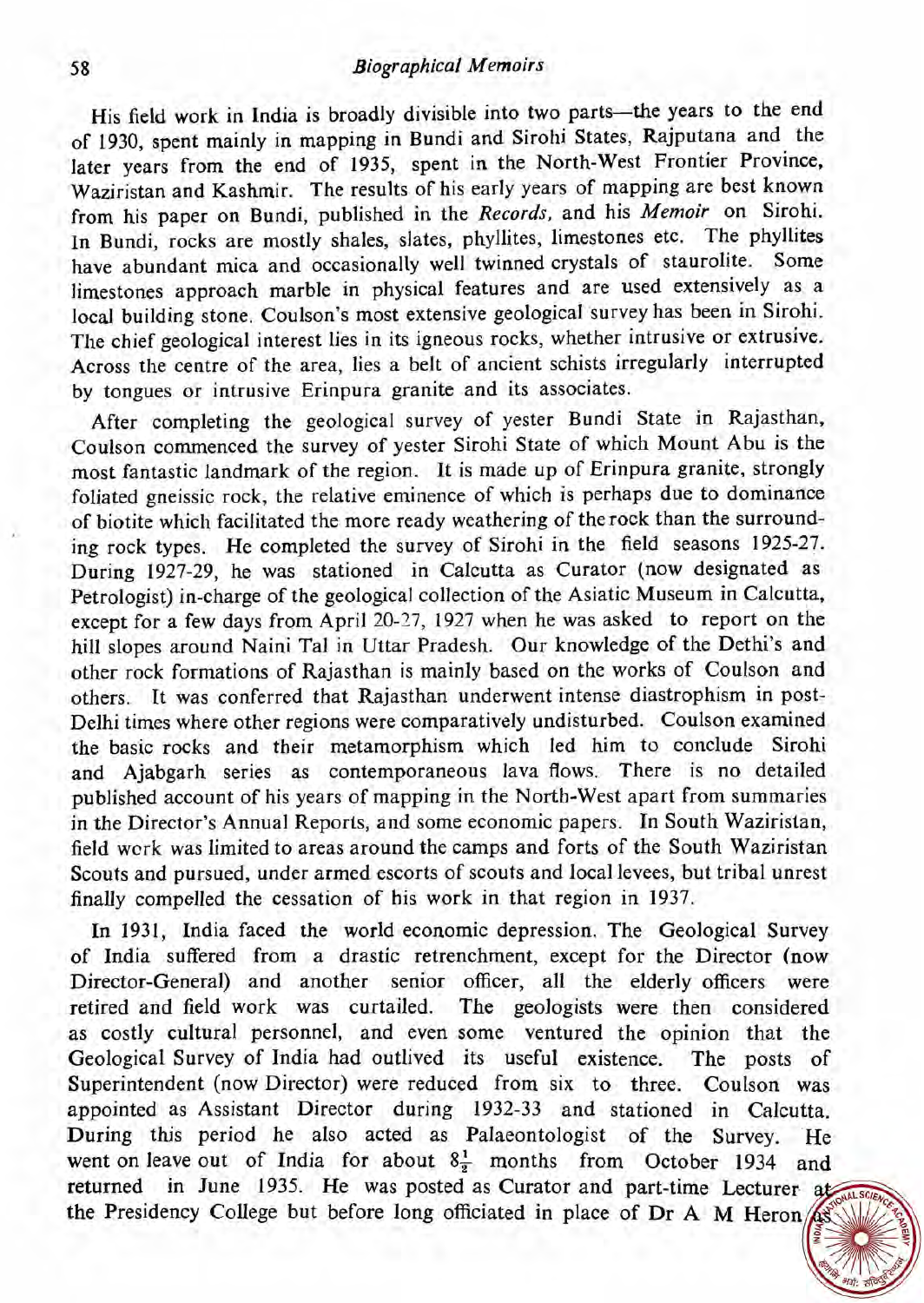Superintending Geologist in charge of Southern India. During 1935-36, Coulson worked in North Western Province and South Waziristan, and was appointed as Superintending Geologist in April 1936 and detailed for work there, continuing the survey of North West Frontier Province. He also investigated the water supply problem in central parts of Baluchistan in January 1937. He visited the Makerwal colliery from February 4 to 6, 1937. In the course of his survey of Mardan district, he examined the marble and dolomite deposits of Ghundai Tarako forming the boundary between the Swalic tehsil of Mardan and the Buner track of Swat. The deposits are perhaps the largest and finest in North West Frontier Province. He reported on frequent occurrences of copper ore in South Waziristan. Before closing his field season in August 1937, he examined the Malakan Hydel Project.

In 1938 Coulson received unofficially a Rockfeller scholarship for study tour in Britain, at the Sorbonne in Paris, at Bonn in Germany at Basle in Switzerland. Mrs Coulson as well as his mother-in-law accompanied him. During this period he obtained his MSc and later DSc from the Melbourne University. He proceeded on leave out of India from the field on 14 April 1938 and returned to duty on the 7 November, 1938. On return from leave, he left for field work in North-West Frontier Province on 5 December 1938.

During 1939-40 Coulson was placed in-charge of the Assam party. He made some geological survey of North Cachar, and Mikir Hills and investigated the water supply in Darrang district in company of P N Mukherjee. He reported on coal in the Cherra sandstone in North Cachar, water supply of Lumding in Nowgon district. Coulson proceeded on leave out of India preparatory to retirement on October 17, 1940.

His best-known works on economic geology are his **Memoirs** on Barytes and Asbestos deposits in the ceded districts of Madras, the sequal to a season in South India during 1931-32 and on the mineral resources of North West Frontier province (1940-41). But his interest inminerals ranged over a wide field : asbestos coal chromite, dolomite, gold, limestone, lollingite, oil shales, pyrite, zinc, spinel etc.

Coulson also attended to economic enquiries. In 1922-23, he traversed some coalfields of Madhya Pradesh as geologist accompanying the Central Coalfields Railway survey party but without finding in superior quality coal outcrop. He collected tuffaceous rhyolites from near Injan Dheri, Mardan District, Pakistan, which on assay yielded 0.3 to 4.3 dwt. of gold per ton. He reported on limestones, dolomites and marbles of North West Frontier Province and found some of them are of excellent quality. In 1932, he carried out systematic investigations of barytes in Cuddapah, Anantpur and Kurnool districts in Andhra Pradesh and recorded **55** new important deposits. Most of these deposits are found as either replacements of fissure veins in the Vempalle lime-stones, or in intrusive dolerite and basalt sills. He reported on the superior quality in the Cuddapah district.

While carrying on investigation of barytes in Kurnool district, Coulson found previously unrecorded ancient diamond working in the Dhone taluk. He believed that ancient sills were the original home of the diamond.

It is his opinion that all the supplies of good water from the Calcutta tubewells are derived by percolation from the Ganga and Brahmputra rivers which lie more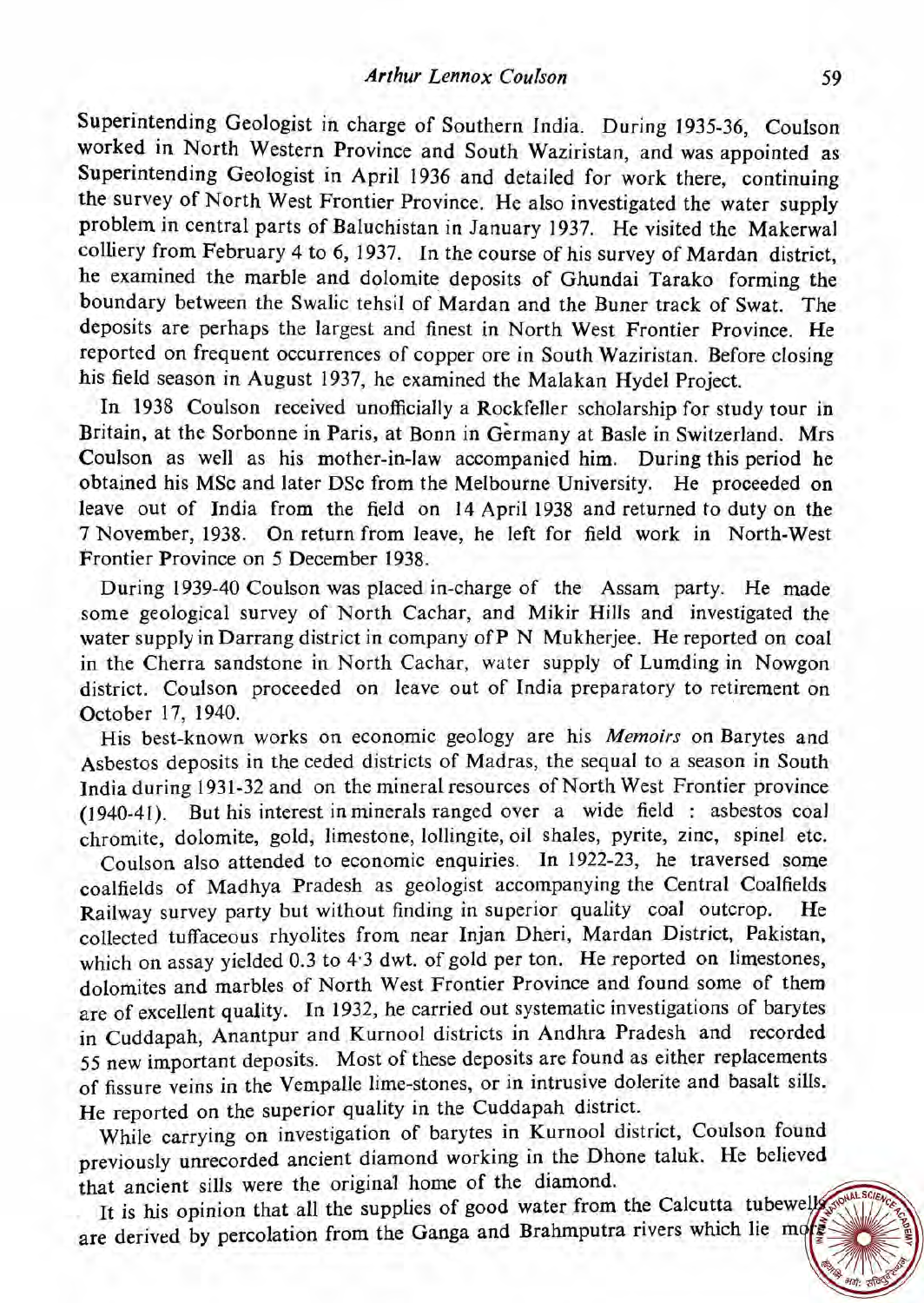than 100 miles to the north; the rate of percolation being probably a mile or so annually. He was of the view that constant sinking of tubewells without some official control of their locations might eventually lead to the deterioration of the quality of water.

In Mardan and Peshawar districts of North West Frontier Province of Pakistan, Coulson recorded unusual case of water supply; here a barrier of impervious slates crossing the Indus gorge at Attock has restricted the drainage of the Kabul valley and caused equalisation of groundwater and possibly rendered it harder.

He submitted many unpublished reports on engineering geology, ranging from rail and road alignments, to hill stability and bridge and dam foundations. His investigations on the geology and underground water supply of Calcutta with special reference to tube wells and water supply of Darrang district, Assam and Meanwali district, Punjab are valuable.

The breadth of his interests is well illustrated by his publications on meteorite and on earthquakes. His Catalogue of Meteorites was the most complete descriptive catalogue of meteorite falls upto 1939, with special reference to Indian falls and finds and to speciments in the Indian Museum. He himself having described several meteorite falls in Hyderabad (NAOKI) and Bengal (Patwar and Perpeti and one in sua). Coulson's interest in earthquakes originated with his paper on the North West Himalayan earthquake of February I, 1929, and he estimated its depth of epicentre at about 25 miles north west of Abbotabad (Pakistan). He also gave an account of the Hindu Kush earthquake of November 14, 1937 and of Shocks in Burma during 1929-30 and earthquake of the Great Pamir in 1940-41.

#### **TEACHING ASSIGNMENT**

In 1927-29 and 1935 he served as a part-time Lecturer in Geology at the Presidency College, Calcutta. He was the President, Geological Institute, Presidency College (1935-38) and played a leading role in inaugurating the first issue of the Institute's organ **Bhuvidya** in 1937.

#### **HONOURS**

Coulson was elected a Fellow of the Geological Society of London and a Foundation Fellow of the National Institute of Sciences of India (now INSA). He was for sometime Honorary Joint Secretary and Member of Council of Mining, Geological and Metallurgical Institute of India.

### **FAMILY**

In 1925, Coulson married Dr Violet Gertrude Eddy. There was one child, Rosemary Lennox by the marriage. The husband and wife had known each other many years prior to marriage and spent many happy days on geological excursions, with the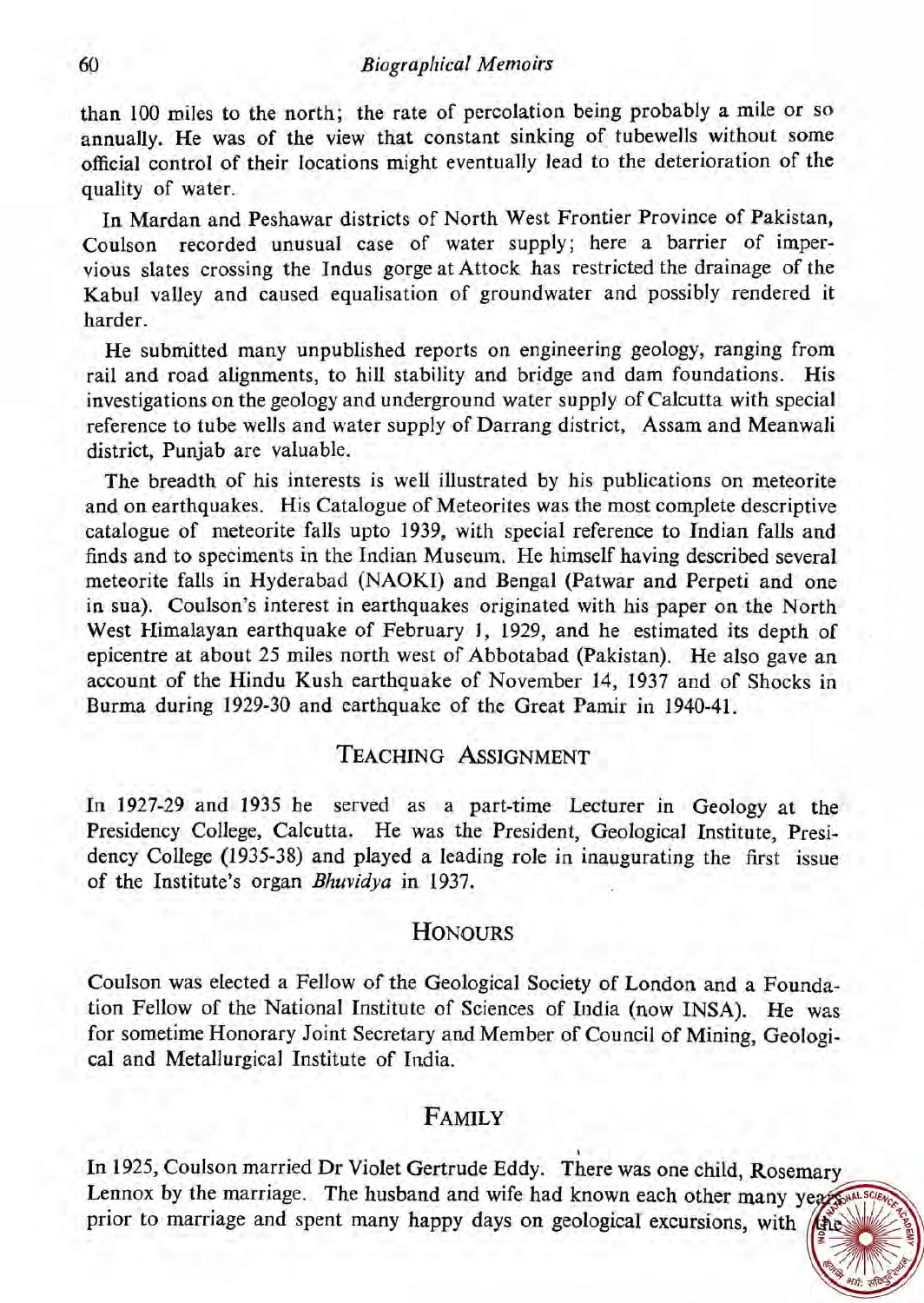consent of Professor Skeath and Professor Sumess. Mrs Coulson was allowed to go in for playing tennis, boating and swimming. In India, they spent their time camping together on geological surveys, and in Calcutta their recreation was tennis, golf, swimming and rowing. Holidays were spent in Australia or Britain or locally at Puri, Darjeeling, Mount Abu or in Kashmir.

### **RETURN TO AUSTRALIA**

Towards the end of 1940, the onset of a serious illness was suspected, and he was advised to travel immediately by air to Australia. He never returned to India and retired from the Geological Survey of lndia on invalid pension in 1942.

In the early stages of his illness, his past experience and fine analytical faculties were called upon the Australian military forces during the later part of World War 11. As a Major in the Australian Engineers ho advised on ground water supply for the military forces in various parts of Australia and New Guinea.

In 1946, Coulson was demobilised and lived privately at Kew in Melbourne for three years but his illness worsened and he spent his remaining years at Heidelberg Repatriation Hospital, Melbourne, and finally at Angac Hostel for TPI. The effects of his illness became increasingly severe and he died in 1955, leaving behind his wife, Dr Violet Gertrude Eddy, and a married daughter Rosemary.

#### **EPILOGUE**

Dr Coulson was a man of intense study and wealth of scientific interest. **A** born geologist, he gave his best to India and is remembered for his likable good nature and friendly personality. He took keen interest to scientific affairs of India.

> **A K DEY A** K GHOSH

# **BIBLIOGRAPHY**

- **1927.** (With **DEY A** K) Barytes from the Anantapurdistrict, Madras. Rec. geol. Surv. India., 60(4). 27. (With Dey A K) Barytes from the Anantapur district, Ma — The Geology of Bundi State, Rajputana. *ibid.*, 60 (2).
	- The Geology of Bundi State, Rajputana. *ibid.*, 60 (2).<br>- (With Tunnicliffe) Landslips in and around Nainital. *ibid.*, 61, 47–53.
- **1928.** Note on Leucopyrite from Kodarma. ibid., 61(2).
	- Note on the barytes in Orhha State. *ihid.*, 60, 431-432.
	- 28. Note on Leucopyrite from Kodarma. *ibid.*, **o1(2)**.<br>
	 Note on the barytes in Orhha State. *ibid.*, **60**, 431–432.<br>
	 (With ARKCHRISTU W) A zinc-spinel from Southern India. *ibid.*, **61(3)**. - Note on the barytes in Orhha State. *ibid.*, 60, 431-43<br>
	- (With ARKCHRISTU W) A zinc-spinel from Southern<br>
	- A new Indian meteorite : the Lua fall. *ibid.*, 61 (3).
	-
	- (With ARKCHRISTU W) A zinc-spine from Southern India, *bid.*, **o1(3)**.<br>- A new Indian meteorite : the Lua fall. *ibid.*, **61**(3).<br>- Lollingite from the Hazaribagh district, Bihar and Orissa. *ibid.* **61(3)**. - A new Indian meteorite : the Lua fall. *ibid.*, **61**(3).<br>- Lollingite from the Hazaribagh district, Bihar and Orissa.<br>- An occurrence of allophane at Tikak, Assam. *ibid.*, **61(3).**
	-
- **1929.** New Chromite localities. ibid., 62(1).
- An occurrence of allophane at Tikak, Assam. *ibid.*, 61(3).<br>29. New Chromite localities. *ibid.*, 62(1).<br>- The epicentre of the North-West Himalaya earthquake of the 1st February. 1929. *ibid.*, 62(2). 29. New Chromite localities. *ibid.*, 62(1).<br>
— The epicentre of the North-West Himalaya earthquake of the 1st<br>
— Note on the occurrence of atacamite in Bihar. *ibid.*, 62(2), 291.
	- Note on the occurrence of atacamite in Bihar. *ibid.*,  $62(2)$ ,  $291$ .<br>- Pyromorphite in the Bhagalpur district. *ibid.*,  $62(2)$ .
	-
	- The Naoki (Hyderabud) meteoric shower of the 29th September, 1925. ibid., 62(4).
- 1930. The albite-Ala Burning of plagioclase falsper in certain acidic rocks from Sirohi State Rajputana. ibid., 65(1).

![](_page_5_Picture_24.jpeg)